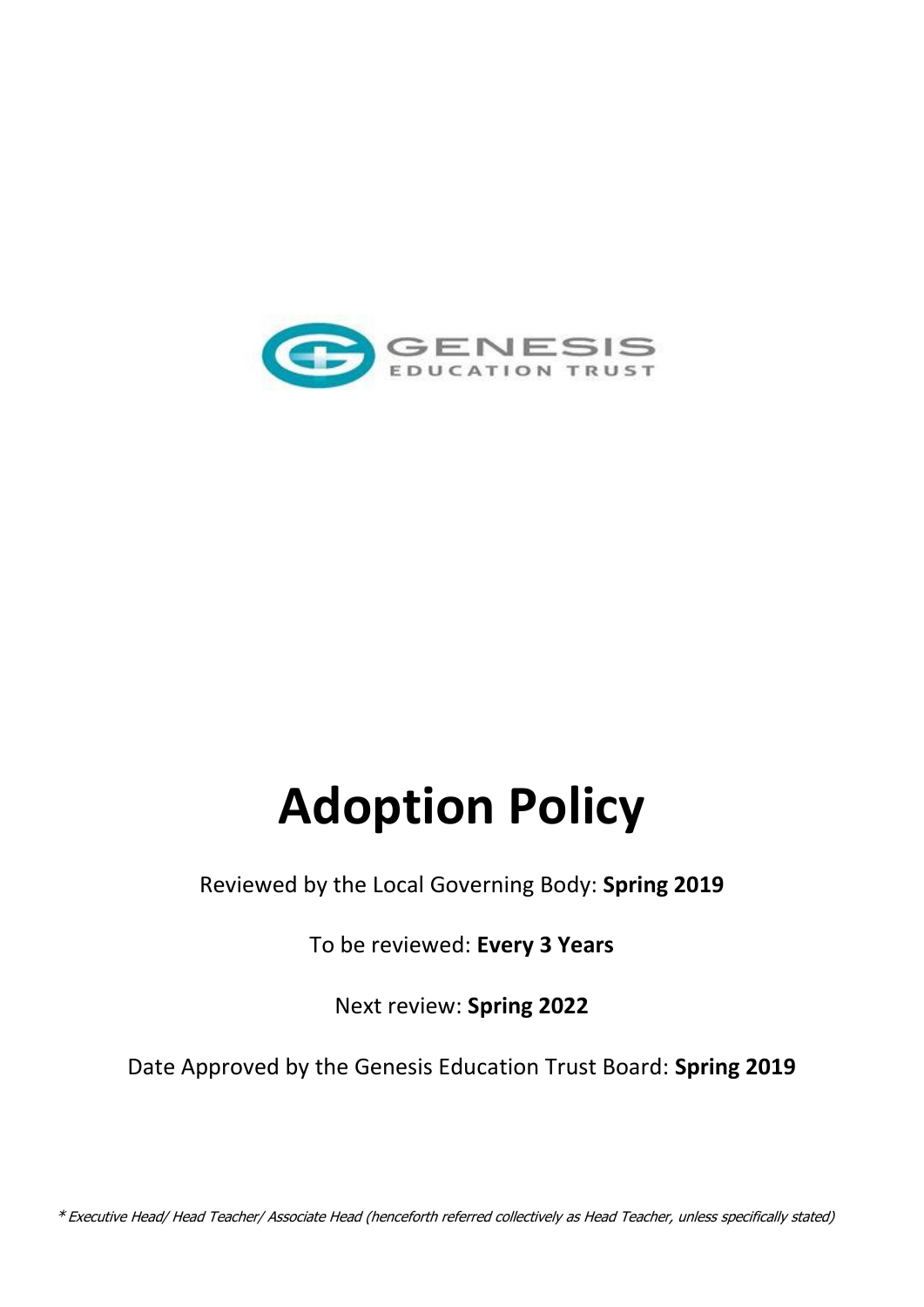# **CONTENTS**

|    | <b>SECTION 1:</b><br><b>OUTLINE OF PROCEDURES</b> | <b>PAGE</b> |
|----|---------------------------------------------------|-------------|
|    |                                                   |             |
|    | Introduction                                      |             |
| 2  | Who is Eligible for Adoption Leave                |             |
| 3  | <b>Eligibility for Adoption Pay</b>               |             |
| 4  | <b>Surrogacy Arrangements</b>                     |             |
| 5  | <b>Shared Parental Leave</b>                      | 6           |
| 6  | Pension contributions whilst on Adoption Leave    |             |
| 7  | Terms and Conditions whilst on Adoption Leave     |             |
| 8  | Keeping in Touch (KIT) Days                       | 8           |
| 9  | <b>Reasonable Contact</b>                         |             |
| 10 | The right to return to work                       |             |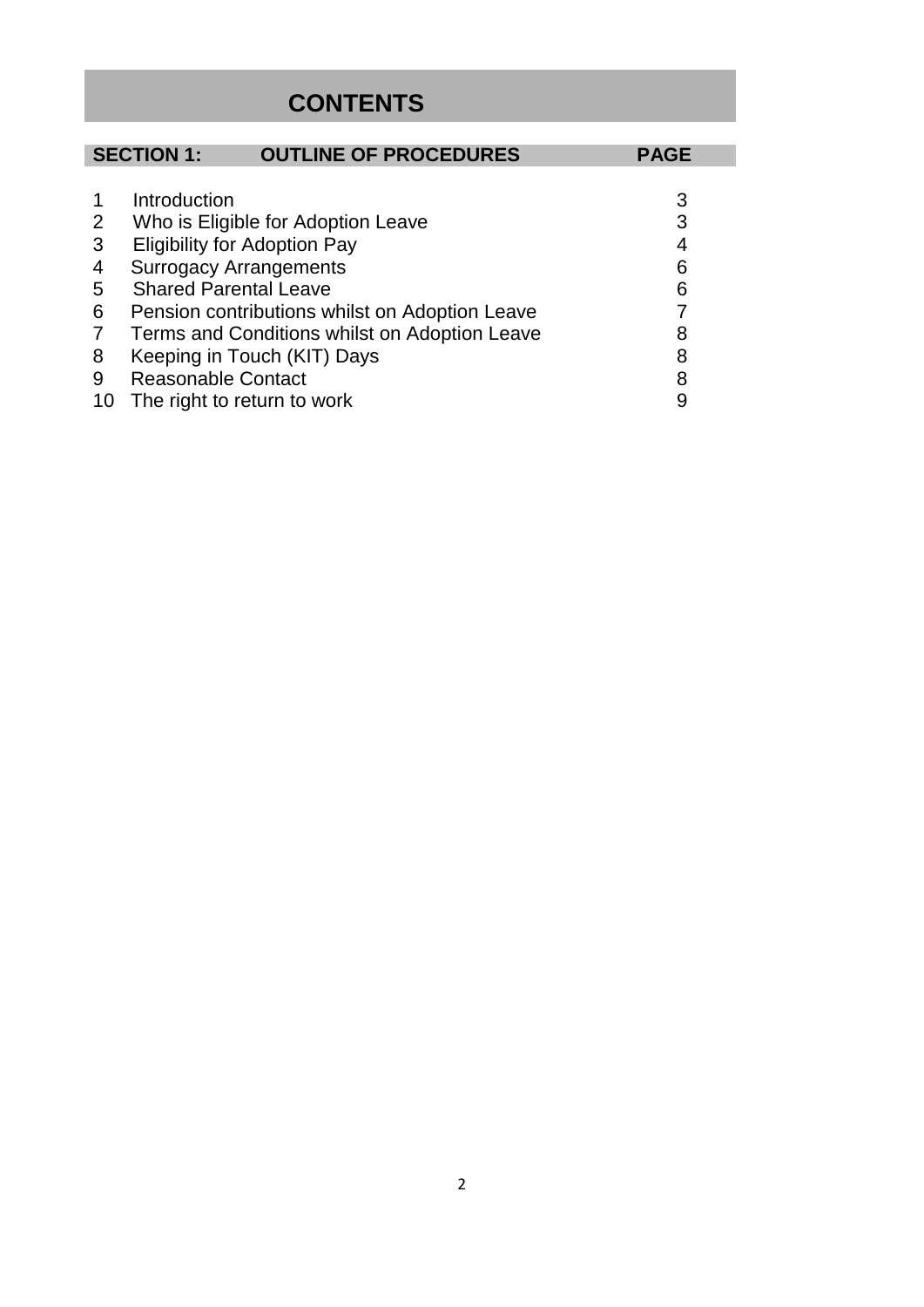# **SECTION 1 | OUTLINE OF PROCEDURE**

# **1. Introduction**

1.1 Adoption Leave assists new adoptive parents to adjust to parenthood and helps with the work / life balance when dealing with the responsibilities of family life.

Adoption Leave and Pay can be granted to the following:

- a) Individuals who adopt;
- b) Eligible parents of babies due or children placed for adoption or surrogacy on or after 5 April 2015 (As per *Changes to Adoption Leave and Pay from 5th April 2015*, Department for Business Innovation & Skills, BIS/15/259).
- 1.2 Adoption Leave and Pay is not applicable where a child is not newly adopted or if a stepparent is adopting a partner's child. Employees generally **will not** obtain Statutory Adoption Leave or Pay, if they are becoming a special guardian or through a private adoption arrangement.
- 1.3 Please note that the arrangement for Adoption Leave and Pay differs slightly depending on whether the child is adopted within the UK or from overseas.
- 1.4 It is important to note that prior to the completion of the adoption process, the main adopter will be able to take paid time off for up to five adoption appointments. The secondary adopter will be entitled to take unpaid time off for up to two appointments (up to 6.5 hours is allowed for each appointment).

# **2. Who is eligible for Adoption Leave**

#### **2.1 Who is eligible for Adoption Leave?**

Adoption Leave can commence on the day the child starts living with the employee or up to 14 days before the child starts living with the employee.

#### **2.2 Adoption Leave for employees who are adopting within the UK**

An employee qualifies for 52 weeks Statutory Adoption Leave when adopting a child from the UK, if they:

- a) Have been "matched" with a child to be placed with them by a UK Adoption Agency;
- b) Have notified the Agency that they have agreed that the child should be placed with them and agree the date of placement;
- c) Have notified the School that they want to take their Statutory Adoption Leave no more than 7 days after they are notified that they have been matched with a child.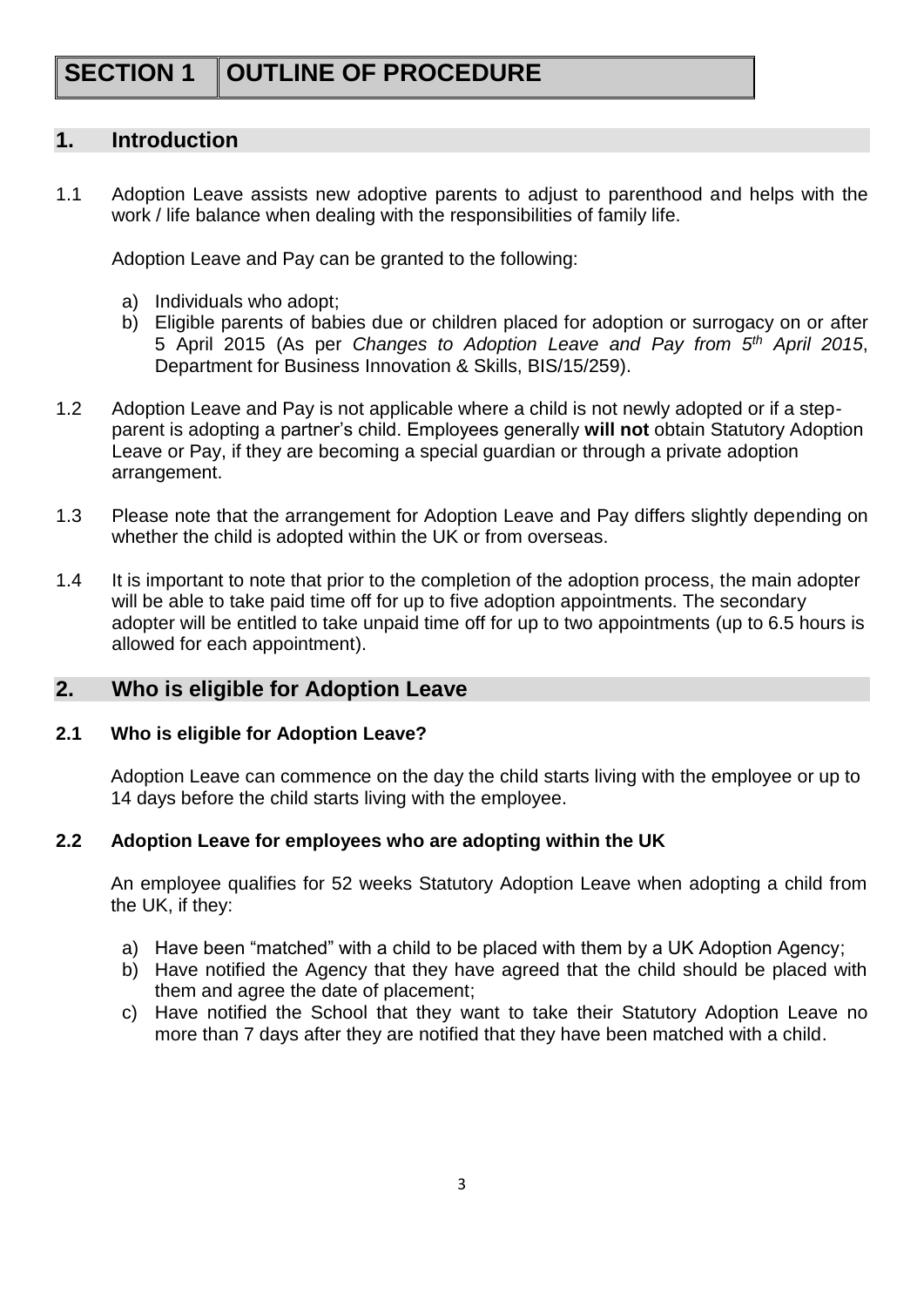#### **2.3 Adoption Leave for employees who are adopting from overseas**

An employee qualifies for 52 weeks Statutory Adoption Leave when adopting a child from overseas, if they:

- a) Have received official notification from the relevant UK authority of their eligibility to adopt a child from overseas;
- b) Have continuously worked for the School for at least 26 weeks by the time they have received official notification or by the time their Statutory Adoption Leave is due to commence, whichever is later;
- c) Have given the correct notification;
- d) Are the child's adopter: This is the employee who will adopt or who is adopting jointly is choosing to take Adoption Leave in respect of the child.

(Official notification of overseas adoptions is written notification issued by or on behalf of the relevant domestic Authority, that the Authority either is prepared to issue the certificate to the overseas Authority dealing with the adoption of the child, or has issued a certificate and sent the certificate to the Authority)

# **3. Eligibility for Adoption Pay**

- 3.0.1 Adopters who qualify for Statutory Adoption Pay will be paid at the earning related rate in the first 6 weeks. The earnings related rate is calculated as 90% of the adopters normal weekly earnings in the 8 week period leading up to the date the adopter is notified of a match with a child.
- 3.0.2 The next 33 weeks will be paid at the lower of the earning related rate or the flat rate (£145.18) per week. The remainder of the Adoption Leave period will be unpaid up to 52 weeks.
- 3.0.3 Adopter's whose Average Weekly Earnings are below the lower earnings limit for National Insurance contributions will not qualify for Statutory Adoption Pay. These employees may be entitled to alternative benefits and must seek advice and guidance from the Department of Works and Pensions. (DWP)

Statutory Adoption Pay will cease if the:

- a) Employee dies while in receipt of Statutory Adoption Leave;
- b) child becomes 18 years old during the Adoption Pay period;
- c) child no longer lives with the Adopter;
- d) Adopter works for more than one employer;
- e) Adopter returns to work or commences employment for a new employer;
- f) Adopter is taken into legal custody. There is no obligation for the School to commence the Statutory Adoption Pay, once the employee has been released from legal custody.

## **3.1 Adoption Pay for employees who are adopting within the UK**

3.1.1 An employee is eligible for Statutory Adoption Pay when they are adopting a child within the UK provided they: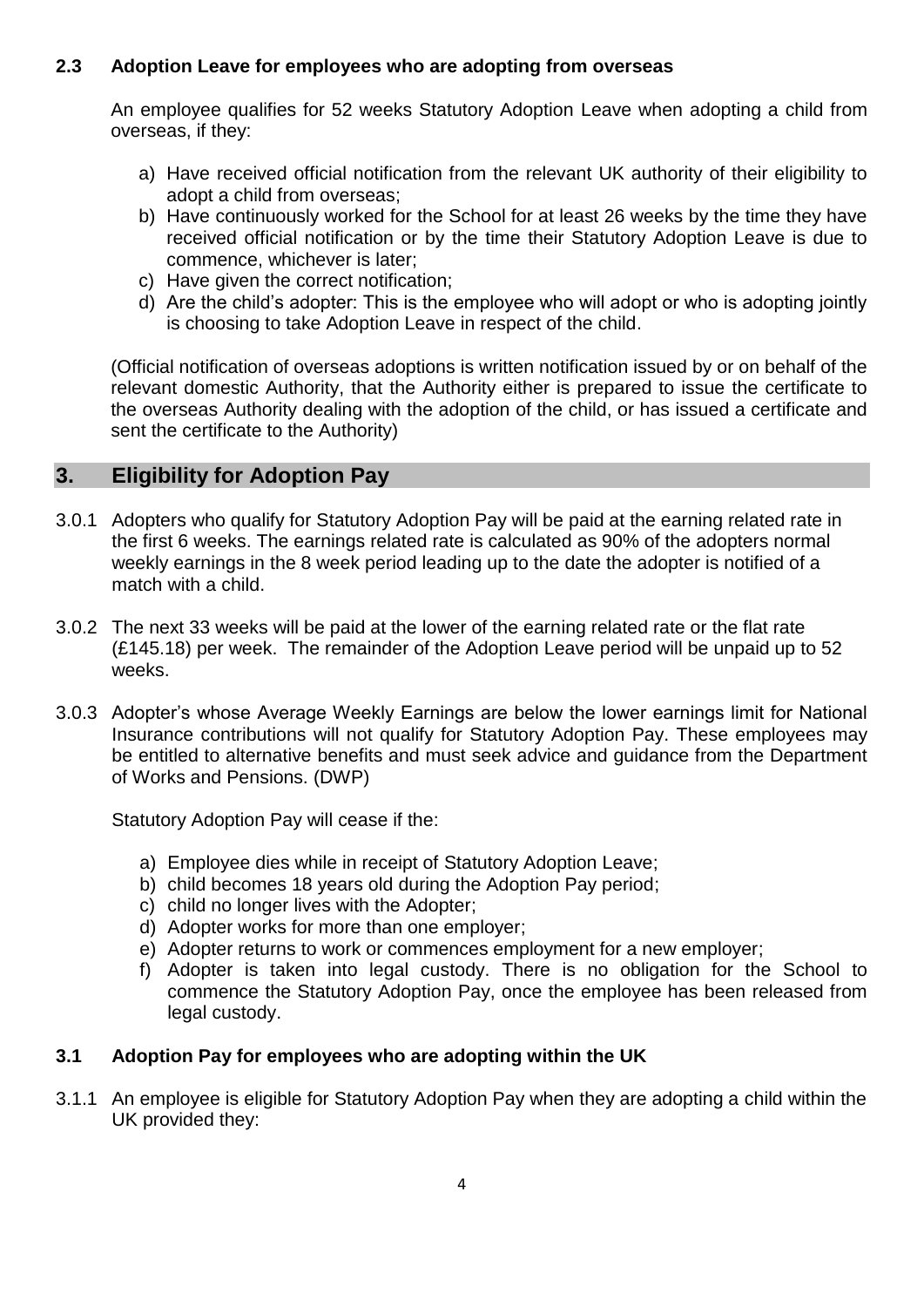- a) Have worked continuously for the School for at least 26 weeks leading into the week in which they were notified of being matched with a child for adoption, the matching week. (The matching week commences on a Sunday and ends on a Saturday;)
- b) Have given the School at least 28 days' notice or as reasonably practicable of the date from which Statutory Adoption Pay is to commence;
- c) Have Average Weekly Earnings are at or above the lower earnings limit for National Insurance contributions that applies at the end of the matching week.

#### **3.2 Adoption Pay for employees who are adopting from overseas**

- 3.2.1 An employee is eligible for Statutory Adoption Pay when they are adopting a child from overseas provided they:
	- a) Have received official notification;
	- b) Have provided the date the child is expected to enter the country;
	- c) Have worked continuously for the School for at least 26 weeks by either, the week they receive their official notification or the time they want the Statutory Adoption Leave or Pay, if applicable, to commence, whichever is later;
	- d) Have a declaration that they are claiming Statutory Adoption Leave and Pay, if applicable and that they are not claiming Paternity leave and Pay. This declaration is available at:

<https://www.gov.uk/adoption-pay-leave/how-to-claim>

- e) Have given the School at least 28 days' notice or as reasonably practicable of the date from which Statutory Adoption leave and pay, if applicable, is to commence;
- f) Have the Average Weekly earnings that are at or above the lower earnings limit for Statutory National Insurance contributions that applies at either, the time they receive official notification or the time they have completed 26 weeks service with the School, whichever is later.

#### **3.3 The School's obligation**

3.3.1 Managers will respond to the Adopters request to take Adoption Leave within 28 days of receipt of the request. The School's reply will outline the employee's rights under legislation and will also include the dates when the School expects the employee to return to work, if the full Adoption Leave entitlement is taken.

#### **4.0 Surrogacy arrangements**

- 4.1 The child must be due on or after 5 April 2015 for the employee to be eligible for Statutory Adoption Pay and Leave.
- 4.2 The other conditions are the same except for Statutory Adoption Pay they must have worked for the School continuously for at least 26 weeks by the 15th week before the week the baby is due. All other conditions for applying for Adoption Pay and Leave are the same except regarding the need to use a 'matching date'.
- 4.3 If an employee uses a surrogate to have a baby, they must confirm the due date and start date of the leave at least 15 weeks before the expected week of birth. Adoption Leave can commence on the day the baby is born or the day after. Legal proof of their intention to become the baby's legal parent will also be required.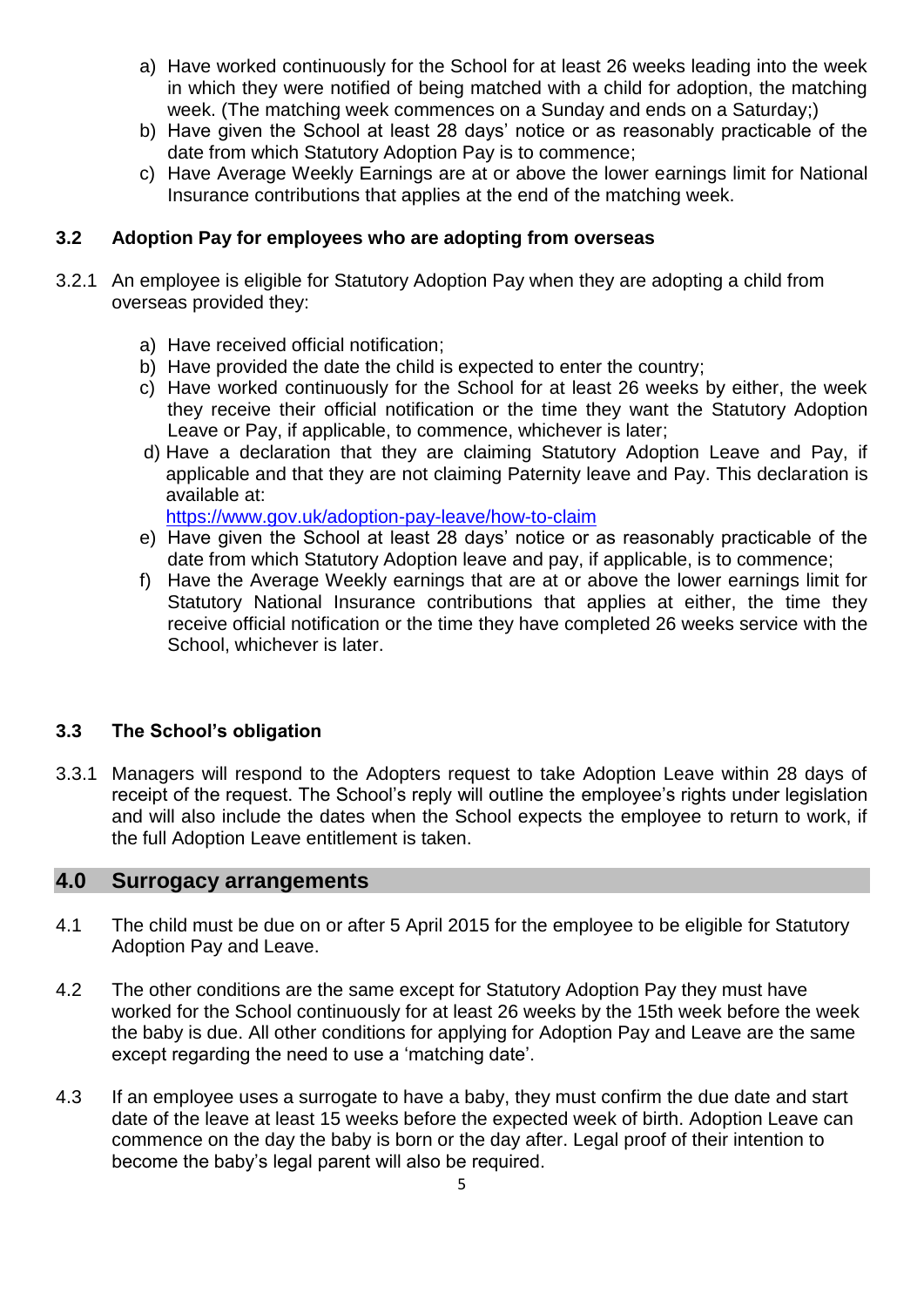- 4.4 The School can also ask for a written statement ('statutory declaration') to confirm that an employee has applied or will apply for a [parental order](https://www.gov.uk/become-a-childs-legal-parent) [\(https://www.gov.uk/become-a](https://www.gov.uk/become-a-childs-legal-parent)[childs-legal-parent\)](https://www.gov.uk/become-a-childs-legal-parent) in the 6 months after the child's birth. This must be signed this in the presence of a legal professional.
- 4.5 Parental Order parents are entitled to take unpaid leave to enable them to accompany the surrogate mother to 2 antenatal appoints (up to 6.5 hours per appointment).
- 4.6 Parents who have a child with the assistance of a surrogate mother and who do not meet the conditions for a Parental Order or who meet the conditions, however don't intend to apply for a Parental Order are not eligible for Adoption Leave and Pay.
- 4.7 If the employee is genetically related to the child the employee can choose to receive Paternity Leave and pay instead, however the employee cannot claim both.

# **5.0 Shared Parental Leave**

- 5.1 Shared Parental Leave (SPL) is a new legal entitlement for eligible parents of children placed for adoption on or after 5 April 2015. It provides both parents with the opportunity to consider the best arrangement to care for their child during the child's first year. SPL enables parents to share the caring responsibilities evenly or have one parent taking the main caring role, depending on their preferences and circumstances. Unlike Adoption Leave, eligible employees can 'stop and start' their Shared Parental Leave and return to work between periods of leave with each eligible parent able to submit three notices booking periods of leave.
- 5.2 The regulations give parents the right to take Shared Parental Leave and place a duty on employers to ensure that their employees are not penalised for using their entitlement or placed under pressure to cancel/change a leave notification.
- 5.3 The amount of leave available is calculated using the main adopter's entitlement to Adoption Leave, which allows them to take up to 52 weeks' leave. If the main adopter reduces their Adoption Leave entitlement then they and/or their partner may opt-in to the Shared Parental Leave system and take any remaining weeks as Shared Parental Leave.
- 5.4 Please refer to the School's Shared Parental Leave Procedure for further information on the School's arrangements.

#### **6.0 Pension contributions whilst on Adoption Leave**

- 6.1 Pension contributions are payable for the first 39 weeks during Statutory Adoption Pay period, if applicable, however will be based on the rate of payment actually received during this period.
- 6.2 Service will accrue and the \*notional pensionable remuneration will be as if the absence had not occurred. (\*Notional pension means the imagined / assumed pension contribution that would have been earned had the employee not been absent.)
- 6.3 If the employee also decides to continue their leave into the unpaid Adoption Leave period employees, have the choice as to whether they wish to make the further unpaid period count for pension purposes. If no further contributions are paid, no further rights accrue.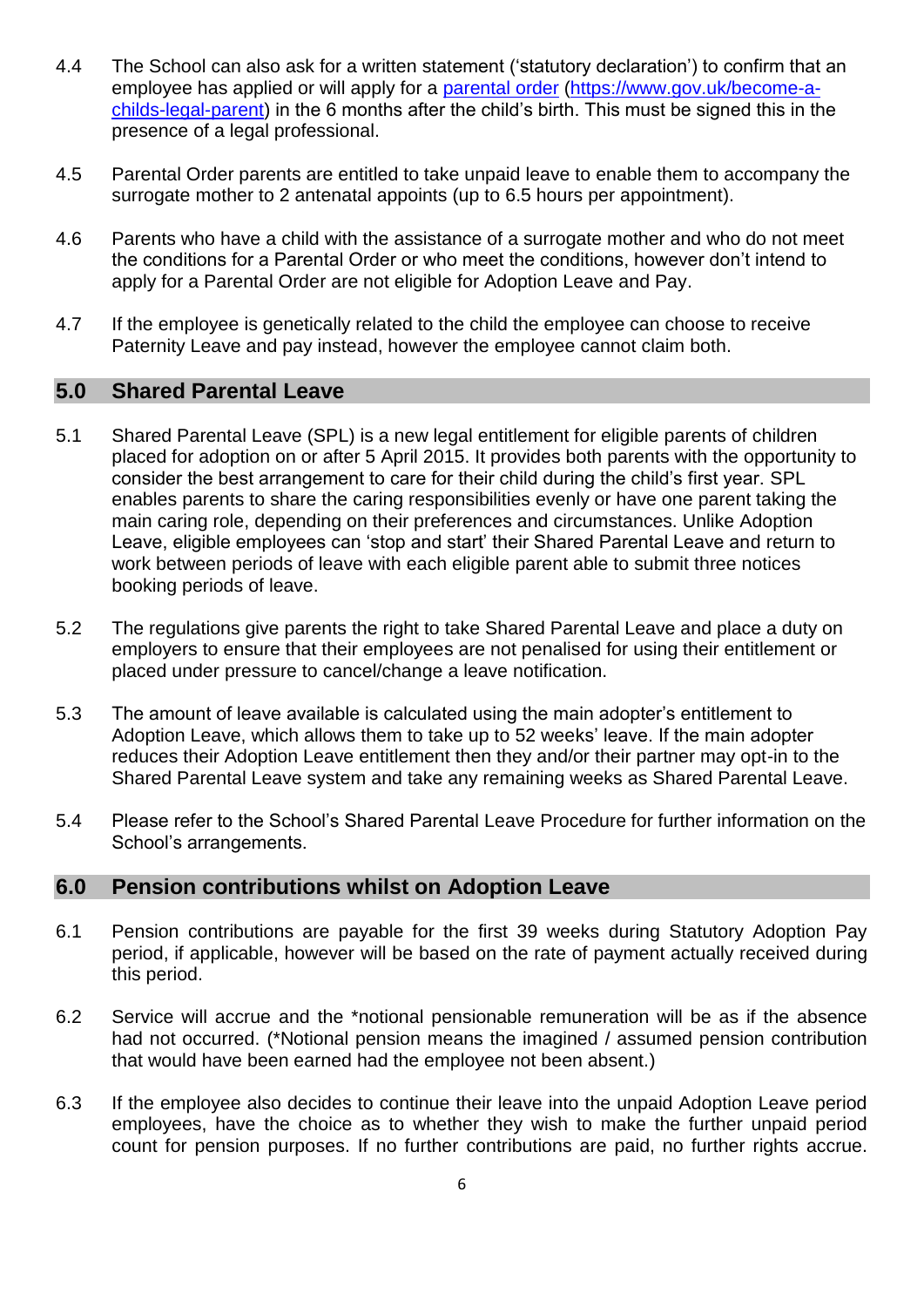Arrears of contributions can be paid for the unpaid absence and service continues to accrue as before, the employee may elect to continue or discontinue their contributions. Eligible employees will be issued with a document called Pension Scheme contributions during Adoption Leave, which eligible employees must complete, indicating the option they wish to select.

# **7.0 Terms and Conditions whilst on Adoption Leave**

The following terms and conditions will be applicable:

#### **7.1 Redundancy during Adoption Leave**

- 7.1.1 If a redundancy situation occurs at any stage during an employee's Adoption Leave period the School may not be able to continue to employ them under their existing contract.
- 7.1.2 If a redundancy situation has occurred within the existing post, while the employee is on Adoption Leave, then the employee will be offered an alternative suitable vacancy, where one exists. The employee will have the right to consider such work, even though they are on Adoption Leave. The offer will be made before the previous employment ends and the new employment will commence immediately. It must involve suitable work and the terms and conditions no less favourable than their substantive contract. If there is no alternative employment available then the employee will be made redundant, and receive redundancy pay in line with their statutory and contractual entitlements. In this situation, the School will follow the appropriate Organisational Change and Redundancy Policy.

# **8.0 'Keeping in Touch' (KIT) days**

- 8.1 Employees while on Adoption Leave can elect to have up to ten 'keeping in touch' (KIT) days without bringing their leave entitlement to an end or without losing any Statutory Adoption Pay (SAP) entitlement. Employees may wish to attend training events or appraisals during these days. Employees do not have to participate in 'keeping in touch' days and likewise the employee cannot insist on working if this is not suitable to service requirements. Please note that if an employee works for the School during the Adoption Leave period for only one hour, this will count as one full KIT day. The Manager and the employee must discuss the pay arrangements in relation to the 'keeping in touch days'. Please note that employees will be reimbursed up to their full daily rate for each KIT day worked.
- 8.2 If an employee elects to work their 'Keeping in Touch' days, the employee will be paid the difference between the actual rate of pay that they are receiving for that day and their daily rate of normal pay.

## **9.0 Reasonable contact**

9.1 The School may make reasonable contact with the employee, or vice versa, while they are on Adoption Leave, as long as the amount of contact is not unreasonable, for example to discuss their plans to return to work, to keep them informed of important developments, promotional opportunities and / or vacancies. Please note that Managers must discuss with